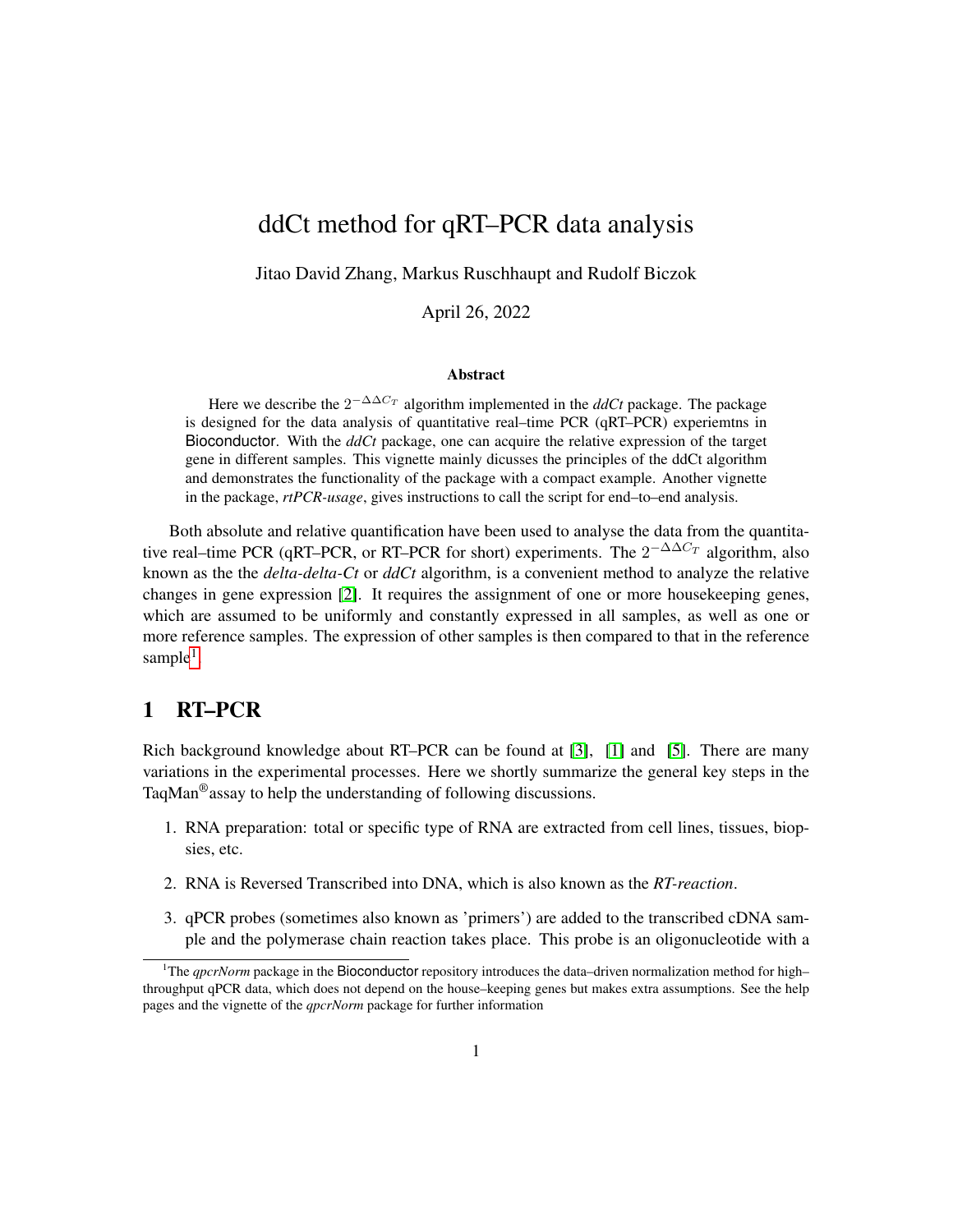reporter dye attached to the 5' end and a quencher dye attached to the 3' end. Till the time the probe is not hydrolized, the quencher and the fluorophore remain in proximity to each other, which does not completely quench the flourescence of the reporter dye and therefore only a background flourescence is observed.

- 4. During PCR, the probe anneals specifically between the forward and reverse primer to an internal region of the PCR product. The polymerase then carries out the extension of the primer and replicates the template to which the TaqMan®is bound. The 5' exonuclease activity of the polymerase cleaves the probe, releasing the reporter molecule away from the close vicinity of the quencher. The fluorescence intensity of the reporter dye, as a result increases. This process repeats in every cycle.
- 5. As the cycle number increases, the detected fluorescence also increases. And when the fluorescence crosses an arbitrary line, the device recodes the cycle number until then, which is known as the  $C_T$  value.

In princple one could also report the  $C_T$  values of the housekeeping gene and the sample gene(s) in the form of barplots to show their relative relation. However, this has two main drawbacks:

- This is only applicable in cases where more than one genes are compared in the same sample. In case of mutilple samples one has to calculate the relative expression to a specified *reference sample*
- $C_T$  value is exponential. In case of a ideal amplification efficiency of 1, increase of the  $C_T$ value by 1 indicates a two–fold expression. Therefore, it maybe misleading to illustrate the expression with the raw  $C_T$  value.

## 2 The *ddCt* Algorithm

The *ddCt* method was one of the first methods used to to calculate real–time PCR results. Different the standard curve [\[3\]](#page-7-1) and the Pfaffl method [\[4\]](#page-7-4), *ddCt* is an approximation method and makes various assumptions. However, it reduces lot of experiment effort by making these assumptions and is easy to implement, and in many cases they return results similarly to other non-approximation methods [\[2\]](#page-7-0).

#### 2.1 Deviation

The exponential amplification of the polymerase chain reaction (PCR) can be described by the equation [1.](#page-1-0)

<span id="page-1-0"></span>
$$
X_n = X_0 \times (1 + E_X)^n \tag{1}
$$

where  $X_n$  is the number of target molecules at cycle n of the reaction, and  $X_0$  is the number of target molecules initially.  $E_x$  is the amplification efficiency of target amplification, and n is the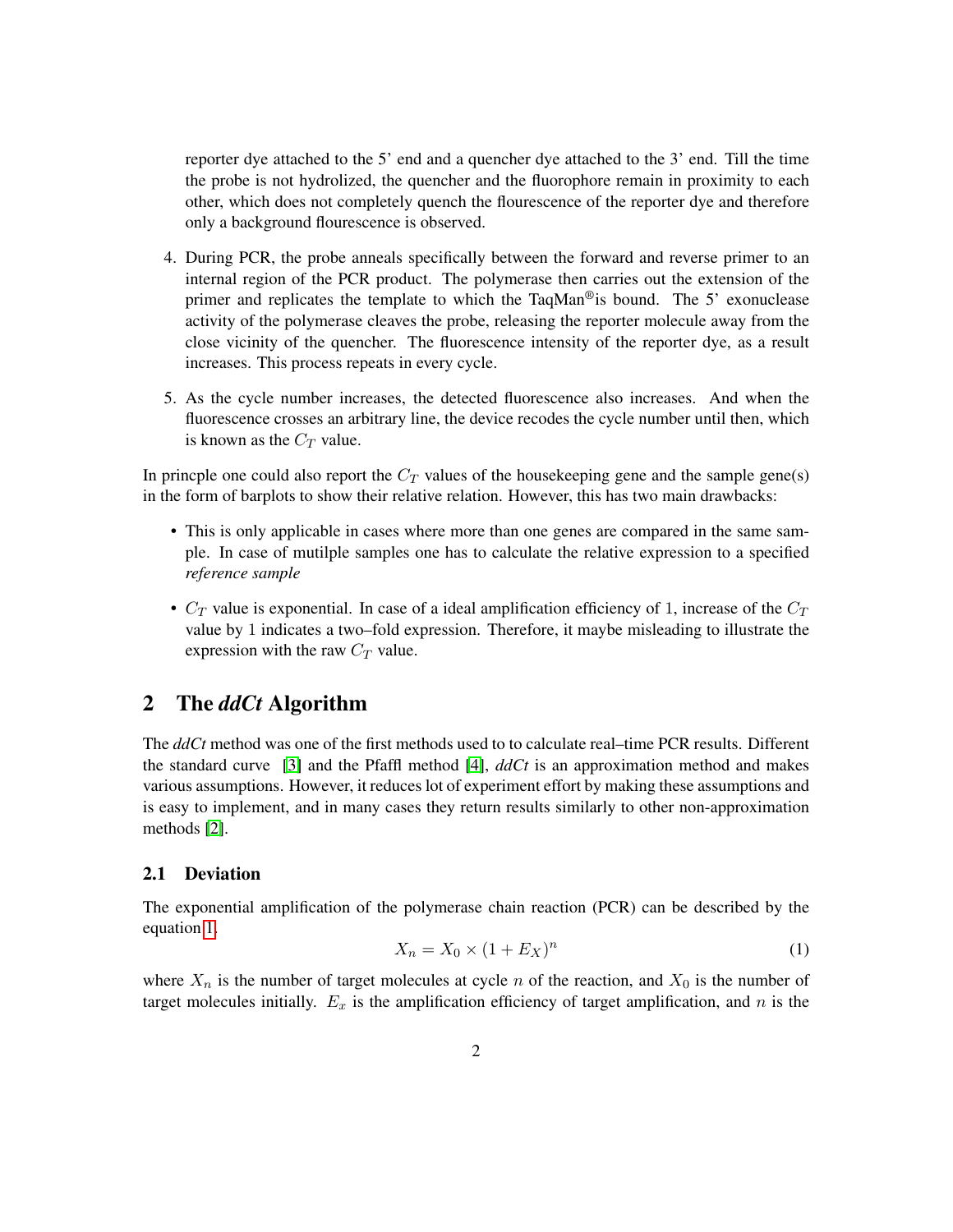number of cycles. The threshold value  $(C_T)$  records the fractional cycle number at which the fluorescence reaches a fixed threshold (see section [1\)](#page-0-1). Therefore

<span id="page-2-0"></span>
$$
X_T = X_0 \times (1 + E_X)^{C_{T,X}} = K_X \tag{2}
$$

where  $X_T$  is the threshold number of target molecules,  $C_{T,X}$  is the readout  $C_T$  value, and  $K_X$ is a constant. Similarly we can express the equation [2](#page-2-0) for the endogenous reference gene (housekeeping genes) as

<span id="page-2-1"></span>
$$
R_T = R_0 \times (1 + E_R)^{C_{T,R}} = K_R
$$
\n(3)

where  $R_T$  is the threshold number of the reference molecules,  $R_0$  is the initial number of reference molecules.  $E_R$  is the efficiency of reference amplification,  $C_{T,R}$  is the  $C_T$  readout for the reference, and  $K_R$  is a constant.

Combining equation [2](#page-2-0) and [3](#page-2-1) we get

$$
\frac{X_T}{R_T} = \frac{X_0 \times (1 + E_X)^{C_{T,X}}}{R_0 \times (1 + E_R)^{C_{T,R}}} = \frac{K_X}{K_R} = K
$$
\n(4)

For qRT–PCR using TaqMan<sup>®</sup>probes, the exact values of  $X_T$  and  $R_T$  depend on several factors including the chemistry of reporter dye, the sequence context effects on the fluorescence properties of the probe, the fficiency of probe cleavage, purity of the probe, and the setting of the fluorescence threshold [\[2\]](#page-7-0). Therefor, the constant  $K$  does not have to be equal to one.

Assuming efficiencies of the target and the reference are the same,

$$
E_X = E_R = E
$$
  
\n
$$
\frac{X_0}{R_0} \times (1 + E)^{C_{T,X} - C_{T,R}} = K
$$
\n(5)

or

<span id="page-2-2"></span>
$$
X_N \times (1+E)^{\Delta C_T} = K \tag{6}
$$

where  $X_N$  is equal to the *normalized* amount of target  $(X_0/R_0)$  and the  $dC_T$  is equal to the difference in the  $C_T$  for target and reference  $(C_{T,X} - C_{T,R})$ .

Equation [6](#page-2-2) can be rearranged as

<span id="page-2-3"></span>
$$
X_N = K \times (1 + E)^{-\Delta C_T} \tag{7}
$$

The final step is to divide the  $X_N$  in the equation [7](#page-2-3) for any sample q by the reference sample (also known as the calibrator, *cb*):

$$
\frac{X_{N,q}}{X_{N,cb}} = \frac{K \times (1+E)^{-\Delta C_{T,q}}}{K \times (1+E)^{-\Delta C_{T,cb}}} = (1+E)^{-\Delta \Delta C_T}
$$
\n(8)

Here  $-\Delta \Delta C_T = -(\Delta C_{T,q} - \Delta C_{T,cb}).$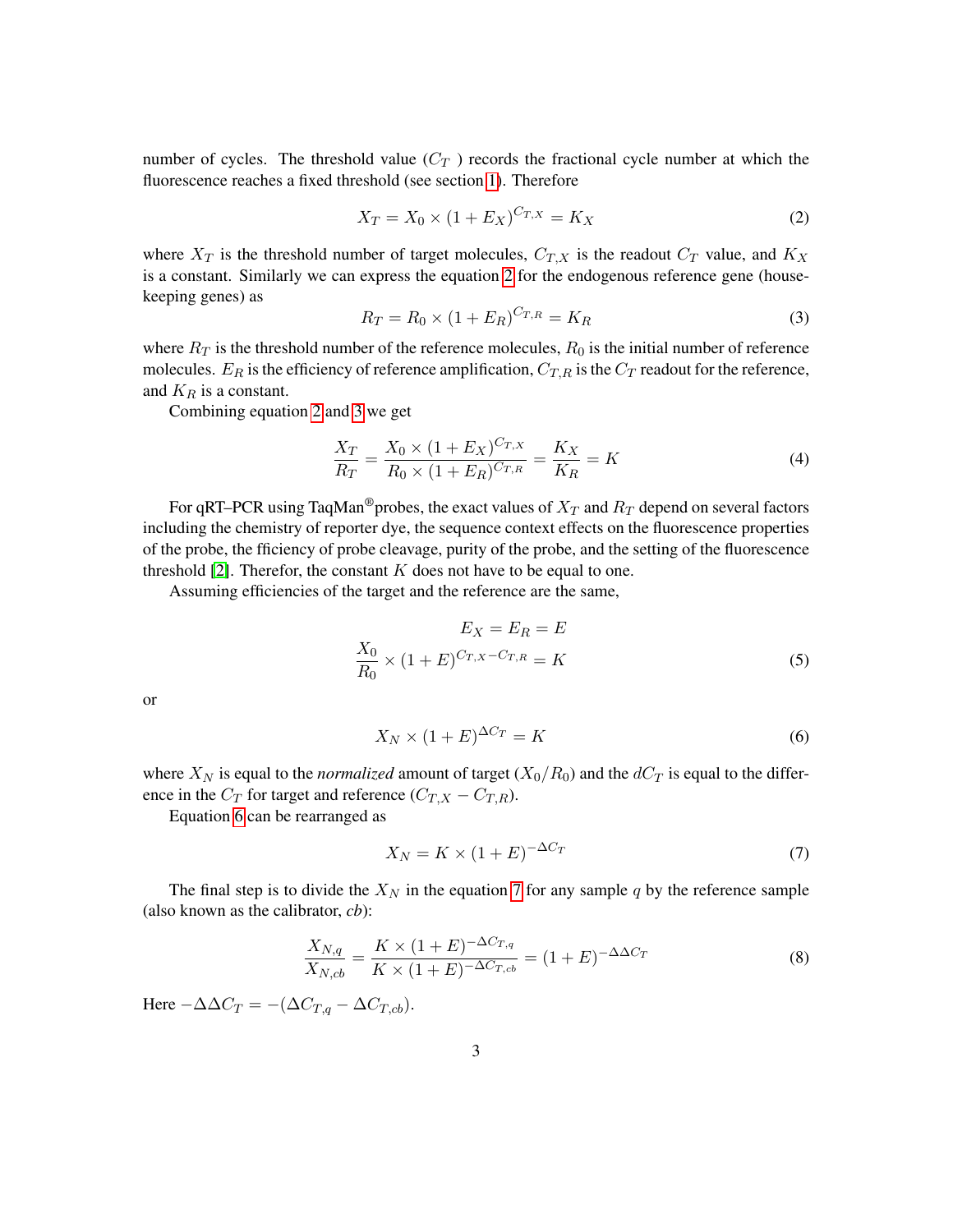For amplicons designed to be less than 150 basepairs and for which the primer and  $Mg^{2+}$ concentration have been optimized, the efficiency  $E$  is close to one. Therefore, the amount of target, normalized to the endogenous reference and relative to a reference sample, is given by

amount of target = 
$$
2^{-\Delta\Delta C_T}
$$
 (9)

**Attention:** Note that for the  $ddC_T$  calculation to be valid, the amplification efficiencies of the target and reference must be approximately equal.

## 3 Application example

Here we show how to use the *ddCt* package by a short example.

#### 3.1 File I/O setup

We have attached two SDS output files, 'Experiment1.txt' and 'Experiment2.txt', in the package directory. The sample annotation information is also provided as the tab-delimited text file 'sampleData.txt'. Any warning information (for example *Undetermined* in reference sample) is saved as a text file specified by the parameter 'warningFile'.

```
> library(Biobase)
> library(lattice)
> library(RColorBrewer)
> library(ddCt)
> datadir <- function(x) system.file("extdata", x, package="ddCt")
> savedir <- function(x) file.path(tempdir(), x)
> file.names <- c(datadir("Experiment1.txt"),datadir("Experiment2.txt"))
> info <- datadir("sampleData.txt")
> warningFile <- savedir("warnings.txt")
```
#### 3.2 Reference sample and housekeeping gene

For the sake of simplicity, we choose Sample1 and Sample2 as reference samples (calibrators), and Gene2 as the reference gene (housekeeping gene) respectively. This could happen, for example, if the Sample1 and Sample2 are untreated samples while the Sample3 has been treated with certain drugs. And Gene2 is a housekeeping gene which we assume is expressed constantly in all the samples.

```
> name.reference.sample <- c("Sample1", "Sample2")
> name.reference.gene <- c("Gene2")
```
Note that more than one reference sample or renference gene can be specified.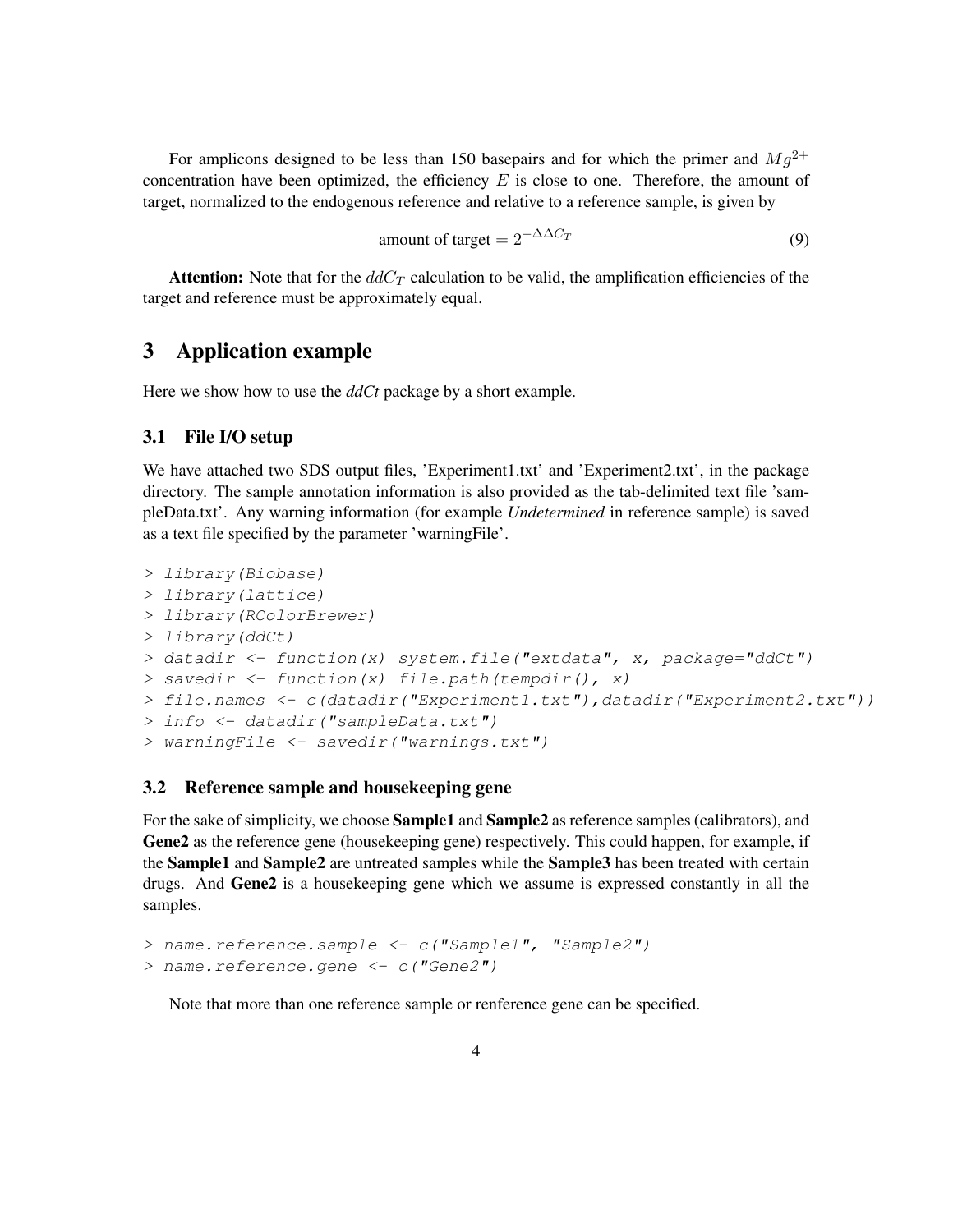#### 3.3 Read in data

SDMFrame function is called to read in experiment data.Optionally one could also read in the sample annotation, which is the sampleInformation object in the example.

```
> library(Biobase)
> CtData <- SDMFrame(file.names)
> sampleInformation <- read.AnnotatedDataFrame(info,header=TRUE, row.names=NULL)
```
Note that SDMF rame is able to accept one or more files as input.

#### 3.4 Apply the *ddCt* method

Next step we call ddCtExpression to perform *ddCt* method on the data.

```
> result <- ddCtExpression(CtData,
+ calibrationSample=name.reference.sample,
+ housekeepingGene=name.reference.gene,
+ sampleInformation=sampleInformation,
+ warningStream=warningFile)
```
Please refer to the help page of ddCtExpression-class for the methods to access all the values calculated by the *ddCt* method. For example the error (either standard deviation or median absolute deviation) of all replicates are accessible through

```
> CtErr(result)
```

```
Sample
Detector Sample1 Sample2 Sample3
  Gene1 0.72107613 0.1657458 0.45246203
  Gene2 0.06299529 0.0954406 0.03288257
  Gene3 0.44017062 0.6452858 0.17610413
       Sample
Detector Sample4
  Gene1 0.05064879
  Gene2 0.03057597
  Gene3 NA
```
#### 3.5 Visualization

errBarchart provides a simple way to visualize the experiment results with the modified barchart from the *lattice* package, as seen in the figure [1](#page-5-0)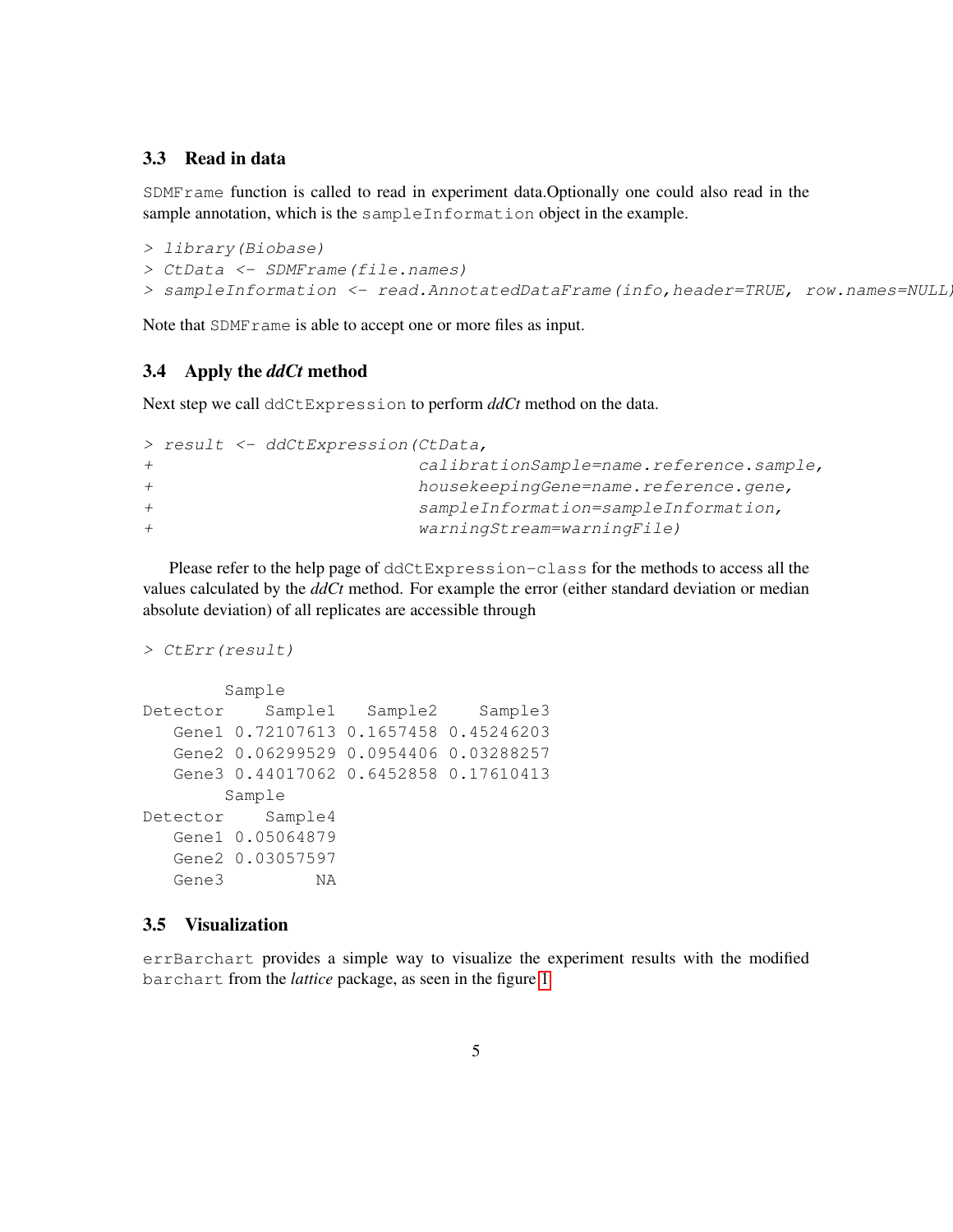> br <- errBarchart(result) > print(br)



<span id="page-5-0"></span>Figure 1: Barchart with error bars to visualize the expression fold change of target genes in samples. Each panel represents one target gene (Gene 1, 2 and 3 in this case), and the expression level in each sample is indicated by the height of bars. If one gene is not detected in one sample, a 'NA' symbol in grey will appear in the position of the bar (Gene3 in Sample4), which helps to differ from the situations where the expression is very low but not yet undetectable (for instance Gene3 in Sample3). See the help page of errBarchart for more details.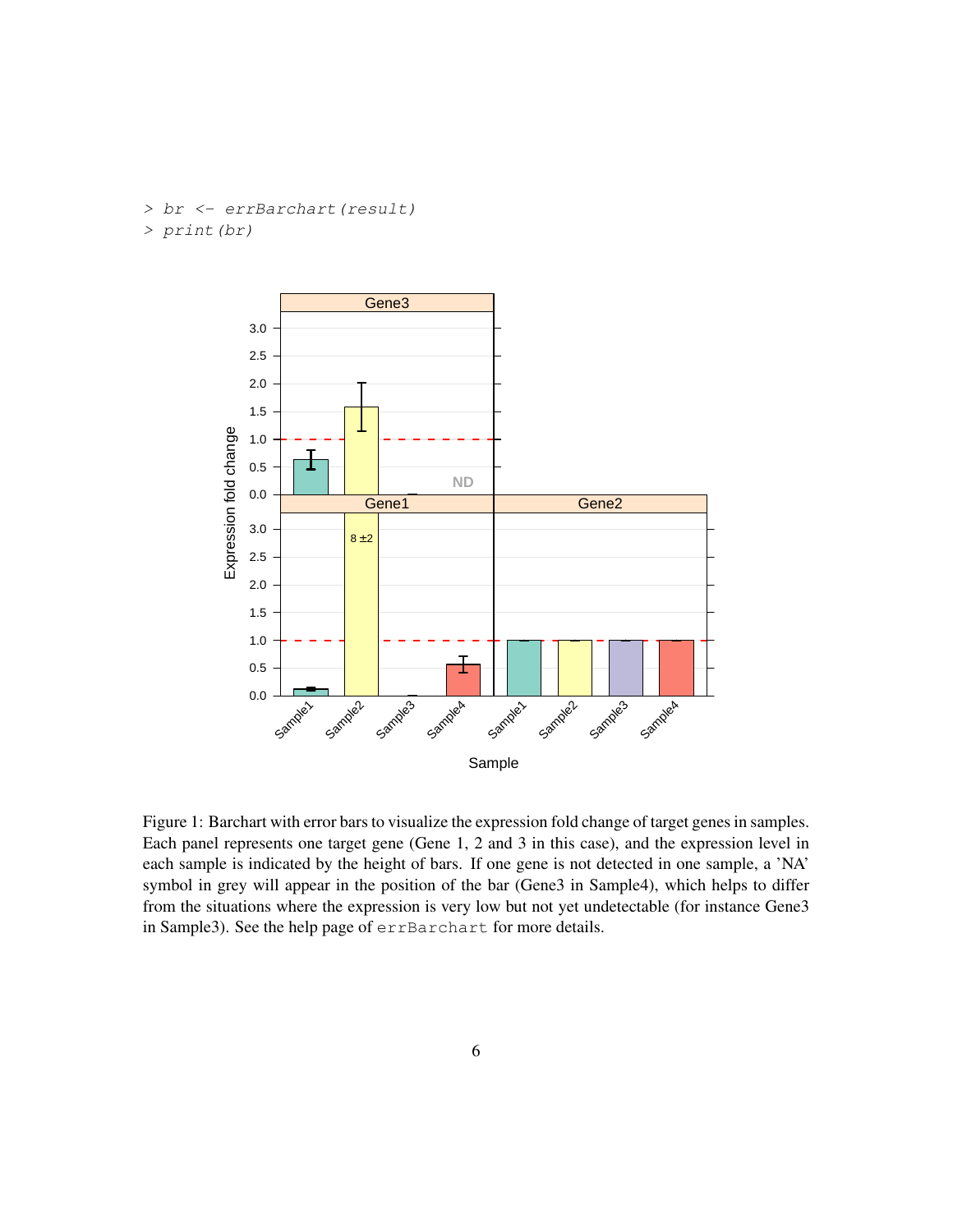#### 3.6 Write result to text file

Finally we can save the results as tab-delimited text files.

> elistWrite(result,file=savedir("allValues.txt"))

# 4 Acknowledgement

We thank Florian Hahne, Wolfgang Huber, Andreas Buness and Stefan Wiemann for their suggestion and comments during the development of the package. The example data has been kindly provided by Ute Ernst and was produced in the Division of Molecular Genome Analysis, DKFZ Heidelberg, Germany.